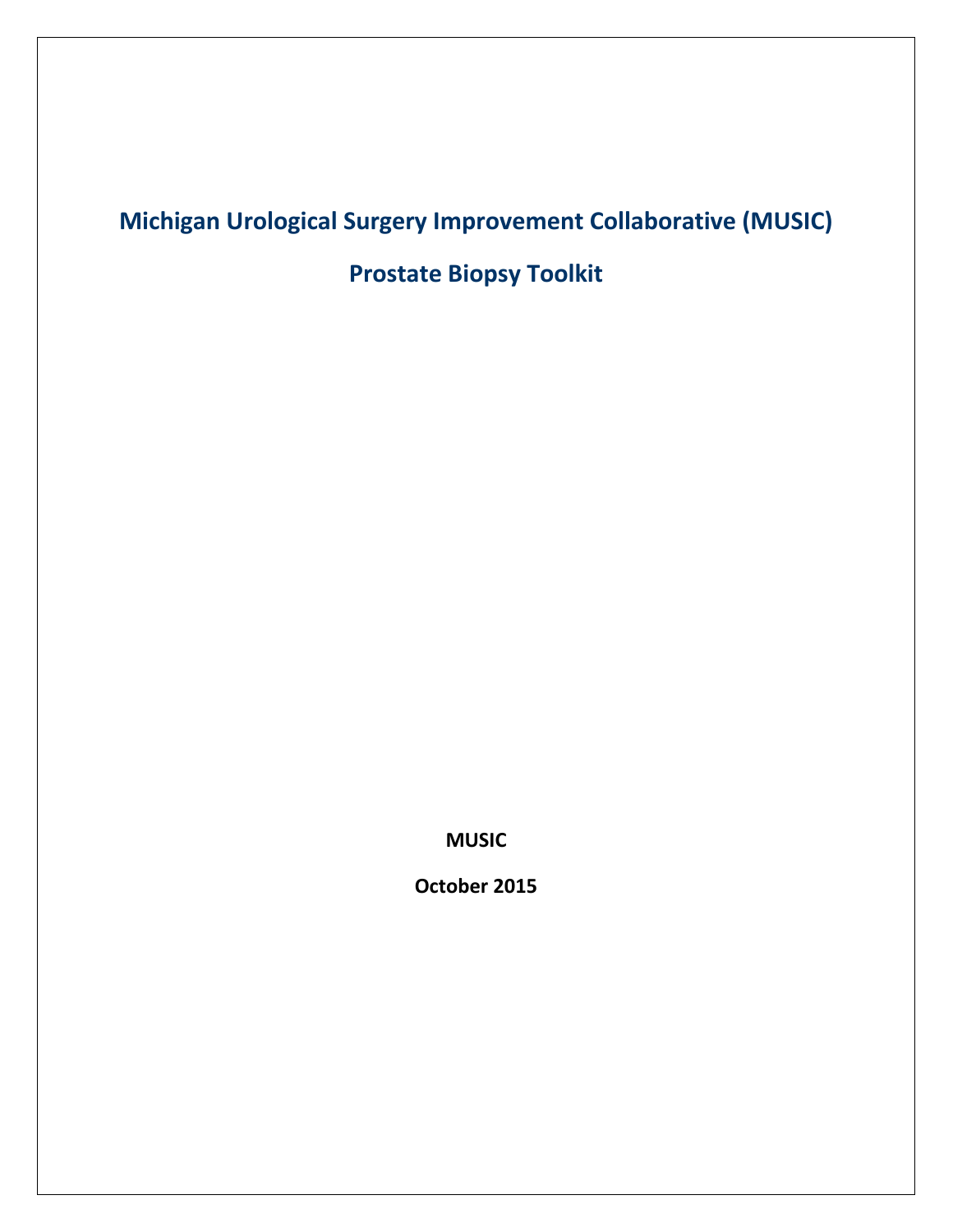

**Contents**

Executive Summary

#### **I Prostate Biopsy Infection Bundle**

- 1. What is a bundle?
	- 1.1. MUSIC Prostate Biopsy Infection Bundle
- 2. MUSIC antibiotic pathways
	- 2.1. Culture-specific antibiotics
	- 2.2. Fluoroquinolone prophylaxis: Ciprofloxacin or Levofloxacin
	- 2.3. MUSIC antibiotic pathways
- 3. Needle disinfectant technique during prostate biopsy
	- 3.1. Benefit of needle disinfectant
	- 3.2. Formalin disinfectant
	- 3.3. Alcohol disinfectant
	- 3.4. Formalin technique
	- 3.5. Formalin/saline technique
	- 3.6. Alcohol technique
	- 3.7. Is using formalin carcinogenic?
- 4. Urinalysis prior to prostate biopsy
- 5. MUSIC prostate biopsy checklist
- 6. Prostate biopsy bundle assessment
- 7. FAQ's

#### **II Repeat Prostate Biopsy Guidelines**

- 1. Current guidelines for repeat prostate biopsy
- 2. Repeat biopsy practice in MUSIC
- 3. Repeat biopsy cancer detection rate in MUSIC
- 4. Why do patients not undergo repeat biopsy?
- 5. MUSIC target rate for repeat biopsy

#### **III Related Media**

- 1. Prostate biopsy whiteboard video
- 2. Videos of needle disinfectant technique
	- 2.1 Formalin disinfectant technique
	- 2.2 Formalin/saline disinfectant technique
	- 2.3 Alcohol disinfectant technique

#### **IV References**

#### **V MUSIC Prostate Biopsy Working Group**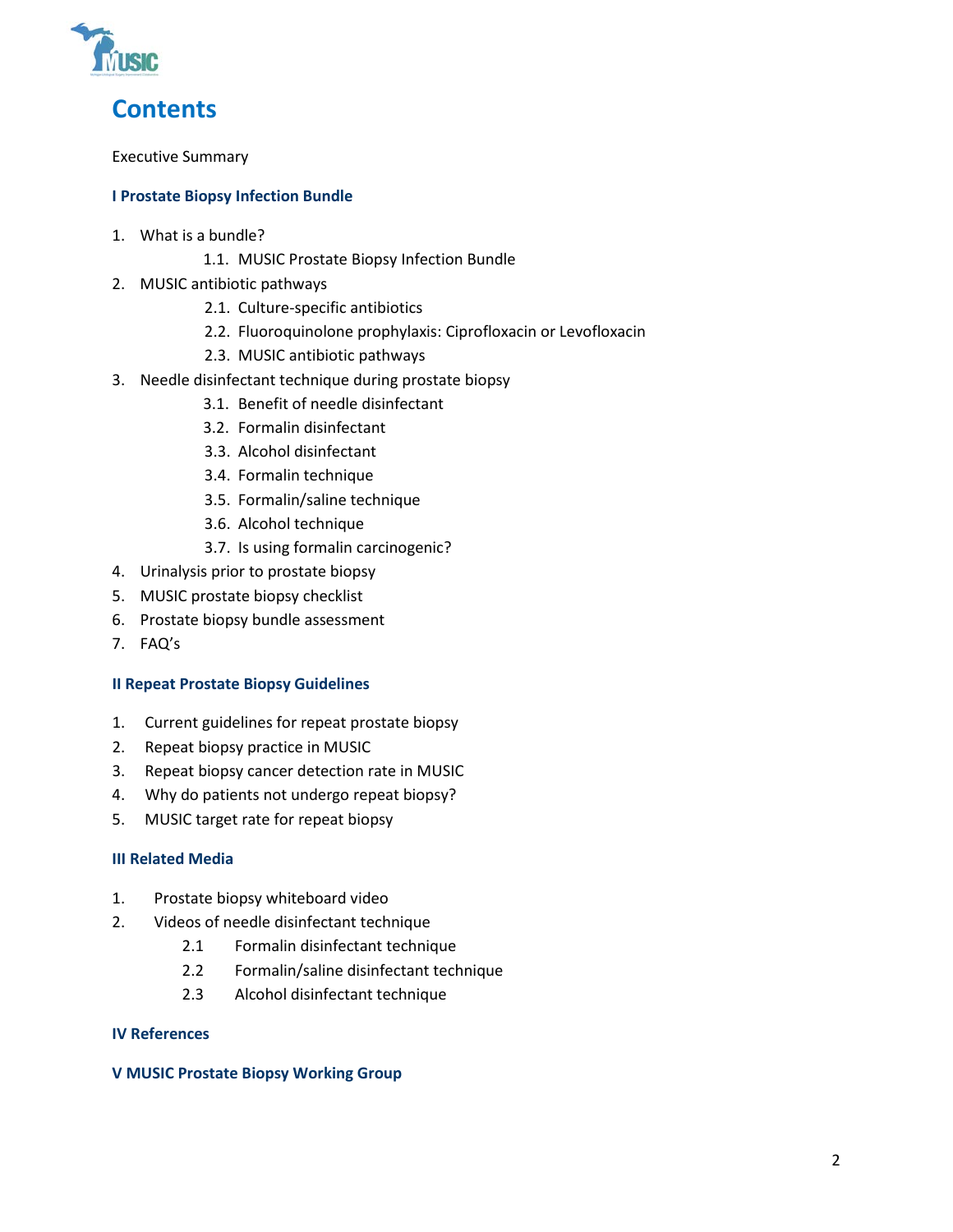

# **Executive Summary**

**Purpose:** With the objective of improving prostate biopsy practice, the Michigan Urological Surgery Improvement Collaborative (MUSIC) assessed if use of a needle disinfectant technique, or alternate prophylactic fluoroquinolone antibiotics reduced sepsis related hospitalization after prostate biopsy. Repeat prostate biopsy practices within MUSIC for patients with premalignant pathology were also assessed and compared to recommendations from national guidelines.

**Methods:** A needle disinfectant technique during prostate biopsy involves the use of either 10% formalin (with or without saline rinse) or 70% alcohol to disinfect the needle tip following each core biopsy. Patients undergoing biopsy in MUSIC from March 2012 to April 2015 were analyzed based on use of augmented antibiotics, rectal swab-culture directed antibiotics, use of ciprofloxacin vs. levofloxacin antibiotic prophylaxis, and needle disinfectant technique (formalin, formalin+saline, or alcohol) for the risk of developing sepsis related hospitalization. Repeat biopsy practice in men after initial biopsy showed multifocal high-grade prostatic intraepithelial neoplasia (HGPIN), or atypical small acinar proliferation (ASAP), were also assessed. The rationale of a bundled approach to reducing sepsis from prostate biopsy is considered, and videos detailing each needle disinfectant technique are provided.

**Results:** Use of a disinfectant during prostate biopsy (either 10% formalin or 70% alcohol) was associated with a hospitalization rate of 0.54%, compared to 0.92%, when no disinfectant was used (p=0.019). In 1,642 patients receiving prophylaxis with levofloxacin the hospitalization rate was 0.26%, compared to 0.81% in 9,916 patients receiving ciprofloxacin prophylaxis (p=0.004). MUSIC data has shown that pre and post intervention to the MUSIC biopsy antibiotic pathway has shown lower rates by physicians including a needle disinfectant into their biopsy protocol. Of 364 patients with ASAP or multifocal HGPIN, only 30% of patients underwent a repeat biopsy. On multivariate analysis, the probability of finding cancer on repeat biopsy after multifocal HGPIN was 13.8% (95% CI 10-20%) compared to 35.9% (95% CI 26-47%) for ASAP.

**Conclusions:** A prostate biopsy infection bundle incorporating updated MUSIC antibiotic pathways incorporating levofloxacin as an alternate fluoroquinolone, the MUSIC biopsy check list, urinalysis prior to biopsy, and use of needle disinfectant technique is recommended to lower risk of sepsis related hospitalization. Further, MUSIC recommends a target rate for repeat biopsy of 70% in patients with ASAP.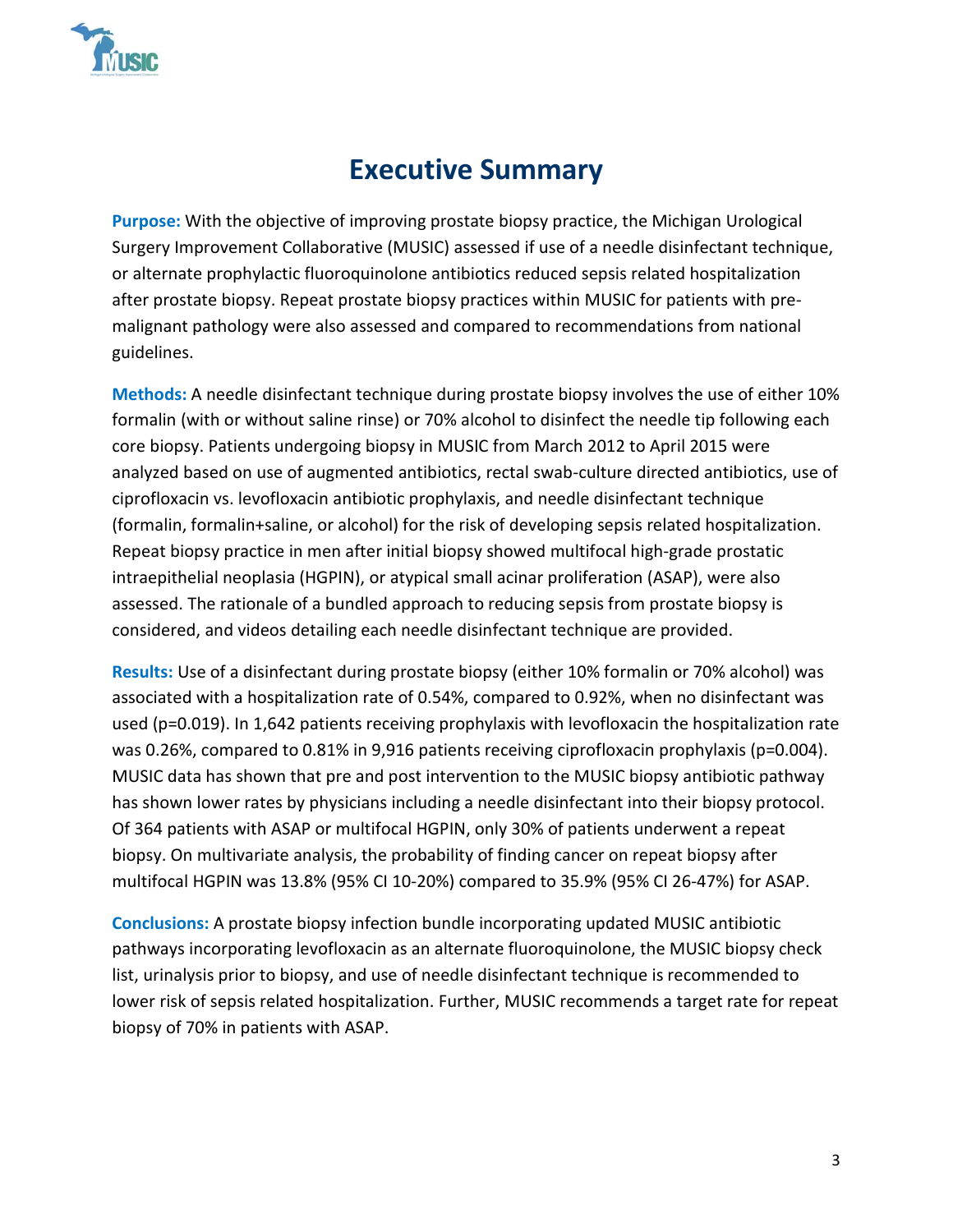

# **Prostate Biopsy Infection Bundle**

The Michigan Urological Surgery Improvement Collaborative (MUSIC) identified reducing serious infections after transrectal prostate biopsy as a quality improvement priority. Given the significant human and financial costs associated with prostate biopsy related hospitalizations, MUSIC developed antibiotic guidelines aimed at addressing fluoroquinolone resistance as a risk factor for severe post-biopsy infections. Using clinical pathways that involved either 1) provision of **culture specific antibiotics** based on results from a pre-biopsy rectal swab or 2) use of **augmented antibiotics** (i.e. along with standard fluoroquinolone therapy), most practices throughout the state have seen significant reductions in the hospitalization rate after prostate biopsy.

With the objective of further improving the safety profile of prostate biopsy, MUSIC recently presented collaborative wide data which demonstrated a reduction in infectious complications associated with the use of a needle disinfectant technique during biopsy. In this document we describe a new set of MUSIC measures that will incorporate the Prostate Biopsy Infection Bundle. Our aim is to continue the significant progress already made, and make Michigan the safest place in the world to undergo a transrectal prostate biopsy.

### **1 What is a bundle?**

A bundle is a structured way of improving the processes of patient care and outcomes: a small, straightforward set of methods  $-$  generally three to five  $-$  that, when performed collectively and reliably, have been proven to improve patient outcomes. Bundles help health care providers reliably deliver the best possible care for patients undergoing particular treatments with inherent risks.

Two bundled interventions which are widely practiced throughout the country include measures to reduce catheter related bloodstream infections (Central Line Bundle) and ventilator-associated pneumonia (Ventilator Bundle). More recently the Michigan Surgical Quality Collaborative (MSQC) demonstrated the value of a bundle for reducing surgical site infections after colectomy.

### **1.1 MUSIC Prostate Biopsy Infection Bundle**

The Prostate Biopsy Infection Bundle are a set of measures that when performed collectively would lower the risk of infectious hospitalization following prostate biopsy. These include:

- **MUSIC antibiotic pathways**
- **Needle disinfectant technique during biopsy**
- **Urinalysis prior to prostate biopsy**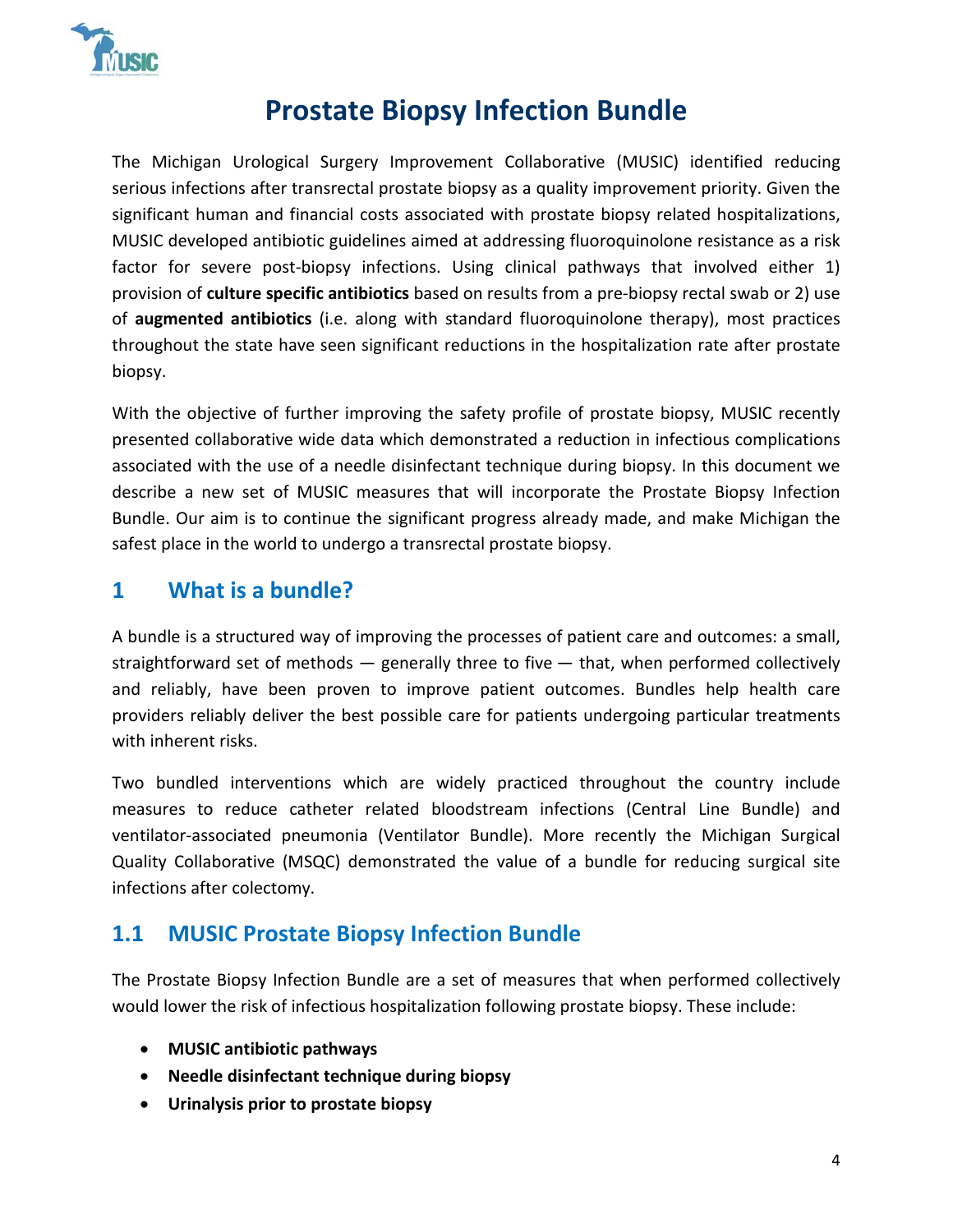

#### **2 MUSIC antibiotic pathways**

Contemporary studies have shown that the increase in hospitalization rates after transrectal prostate biopsy have been primarily attributed to infections with fluoroquinolone-resistant bacteria. In MUSIC, of 5,158 prostate biopsies performed in 21 practices up to 12/31/2013,

1.16% of men were hospitalized after a biopsy (**Fig. 1**). Of these, the overwhelming majority of hospitalizations (92%) were due to infection—of which 80% were due to fluoroquinolone resistance.

In order to reduce prostate biopsy-related hospitalizations across the collaborative, MUSIC successfully implemented two antibiotic pathways to deal with the issue of fluoroquinolone resistance.



Figure 1: Prostate biopsy infectious hospitalization rates before (pre-intervention) and after (post-intervention) implementing the MUSIC antibiotic pathways.

The first antibiotic pathway uses **culture-specific** 

**antibiotics** administered to the patient based on rectal swab cultures taken in advance of prostate biopsy. This method identifies the presence of fluoroquinolone-resistant organisms, and allows tailored antibiotic prophylaxis with culture-directed agents. The alternate method uses additional antimicrobial prophylaxis to standard fluoroquinolone agents: **the augmented pathway**. Both of these pathways have been successful in reducing prostate biopsy-related hospitalizations; in 10,968 men undergoing prostate biopsy, the infectious hospitalization rate after using one of these approaches was 0.66%: a 50% relative reduction in infection related admissions (**Fig. 1**).

#### **2.1 Culture-specific antibiotics**

While the adoption of a rectal swab approach is not suitable for every practice in MUSIC, our data demonstrates that **the lowest hospitalization rates (0.33%) are in practices that have adopted a culture specific antibiotic pathway** (**Fig. 2**). In those practices implementing an augmented antibiotic approach, the hospitalization rate was 0.67%.



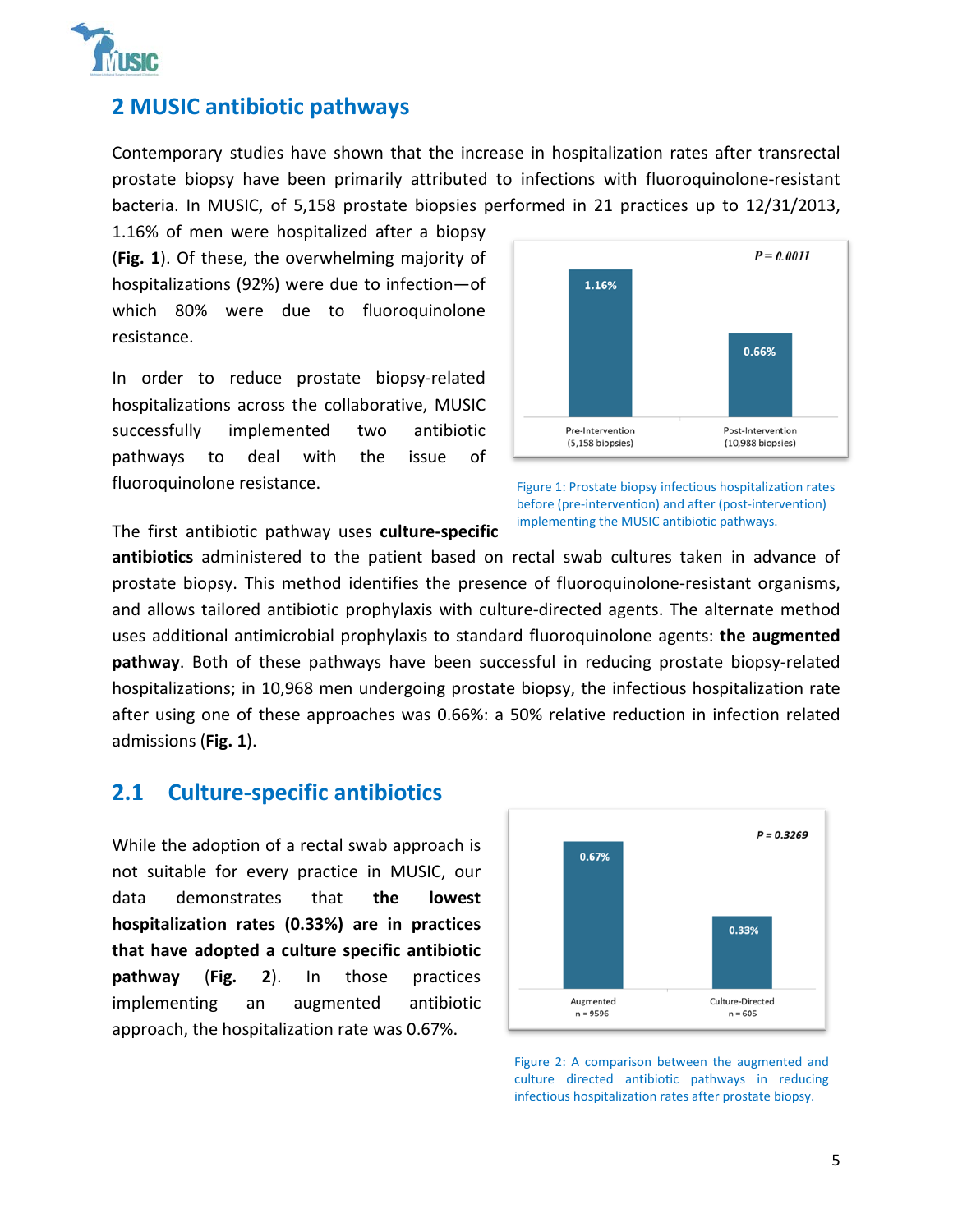

## **2.2 Fluoroquinolone prophylaxis: Ciprofloxacin** *or Levofloxacin*

Recent studies have demonstrated reduced rates of severe infection following prostate biopsy when a longer acting oral fluoroquinolone agent, i.e. levofloxacin, is used instead of ciprofloxacin. These findings have also been supported by collaborative wide MUSIC data which also suggests a **lower rate of infection with the use of levofloxacin** (**Fig. 3**).



In MUSIC we have found that, with an augmented antibiotic pathway, **1,642 patients receiving peri-** Figure 3: Hospitalization infection rates when using levofloxacin and ciprofloxacin prophylaxis in MUSIC.

**procedure levofloxacin had a hospitalization rate of 0.26%**, compared to a rate of 0.81% in 9,916 patients receiving ciprofloxacin prophylaxis (p=0.004).

**MUSIC now recommends levofloxacin as an alternative fluoroquinolone agent for patients undergoing prostate biopsy via the augmented clinical pathway.** For patients undergoing a prostate biopsy via the culture specific pathway, levofloxacin may be a suitable agent if culture results demonstrate bacterial sensitivity.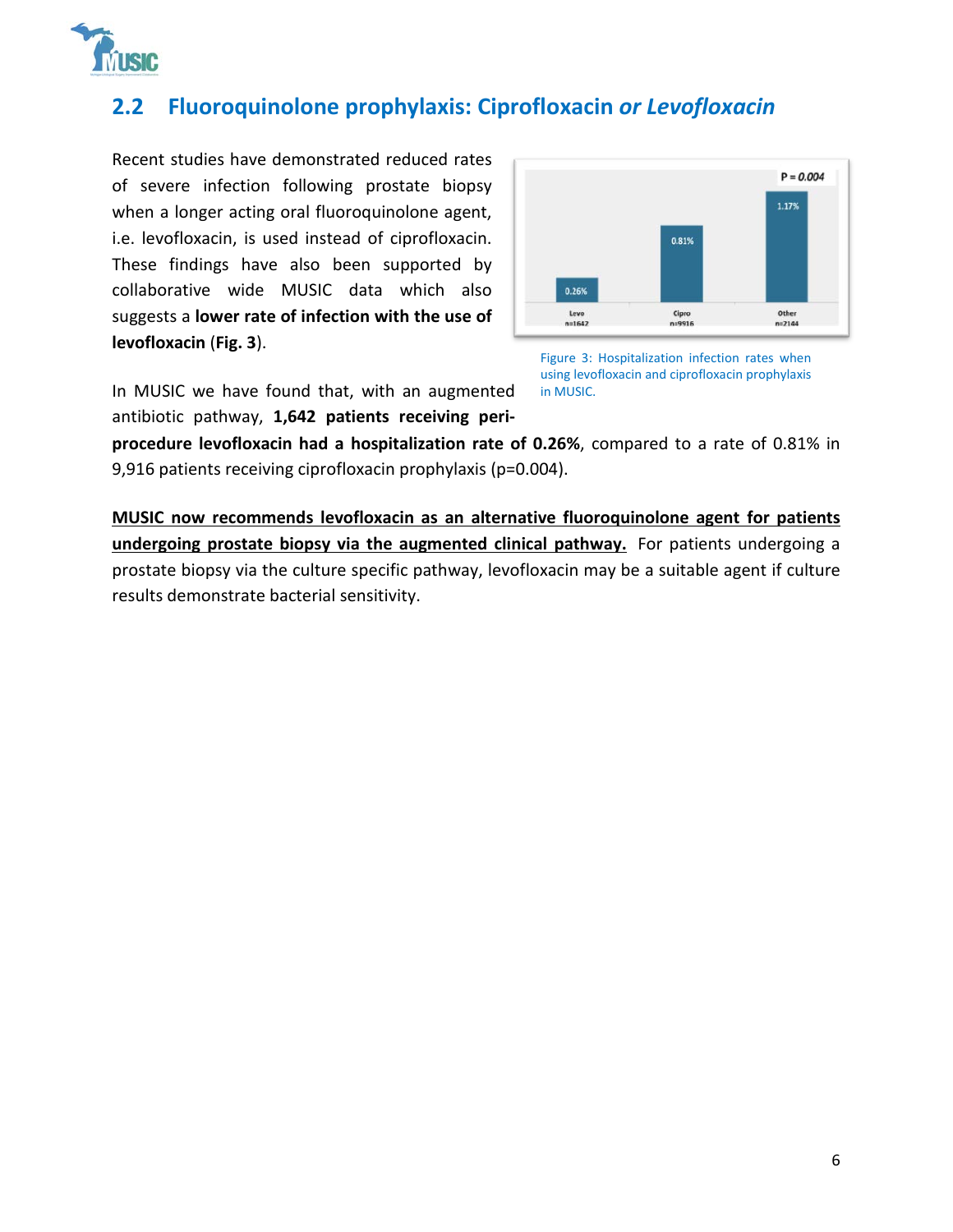

## **2.3 MUSIC Antibiotic Pathways**

| Culture-Specific Antibiotics (Rectal Swab Culture) * (See IV for High-Risk patients)                                                      |                                                                                                                                            |                                                                                                                               |  |  |
|-------------------------------------------------------------------------------------------------------------------------------------------|--------------------------------------------------------------------------------------------------------------------------------------------|-------------------------------------------------------------------------------------------------------------------------------|--|--|
| <b>Culture Sensitive to</b><br>Ciprofloxacin:                                                                                             | <b>Culture Resistant to Ciprofloxacin but</b><br>sensitive to TMP/SMX or<br>Cephalosporins:                                                | <b>Culture Resistant to</b><br>Ciprofloxacin, Cephalosporins,<br>TMP/SMX:<br>(IV antibiotics required for ESBL*)              |  |  |
| Ciprofloxacin or<br>Levofloxacin PO                                                                                                       | Culture directed antibiotics:<br>(e.g., TMP/SMX PO, Cefazolin IM,<br>Ceftriaxone IM)                                                       | <b>Gentamicin IM</b><br>$+$ / $-$<br>Clindamycin IM                                                                           |  |  |
| ** (IM antibiotics should be administered<br><b>Augmented Antibiotics (No Culture Available)</b><br>30 - 60 minutes before the procedure) |                                                                                                                                            |                                                                                                                               |  |  |
| Antimicrobial of<br>Choice:                                                                                                               | Alternate Antimicrobials:                                                                                                                  | Allergic to Penicillins,<br>Fluoroquinolones, and<br>Cephalosporins:<br>(IV antibiotics recommended if<br>infection history*) |  |  |
| Fluoroquinolone<br>(Cipro) PO or<br>(Levofloxacin)<br>$\ddagger$<br><b>Gentamicin IM**</b>                                                | Fluoroquinolone (Cipro) or (Levo) PO<br>Cefazolin IM**<br><b>or</b><br>Alternative based on local antibiogram<br>(e.g., Cefuroxime, Zosyn) | <b>Gentamicin IM**</b><br>$+1-$<br>Clindamycin IM**                                                                           |  |  |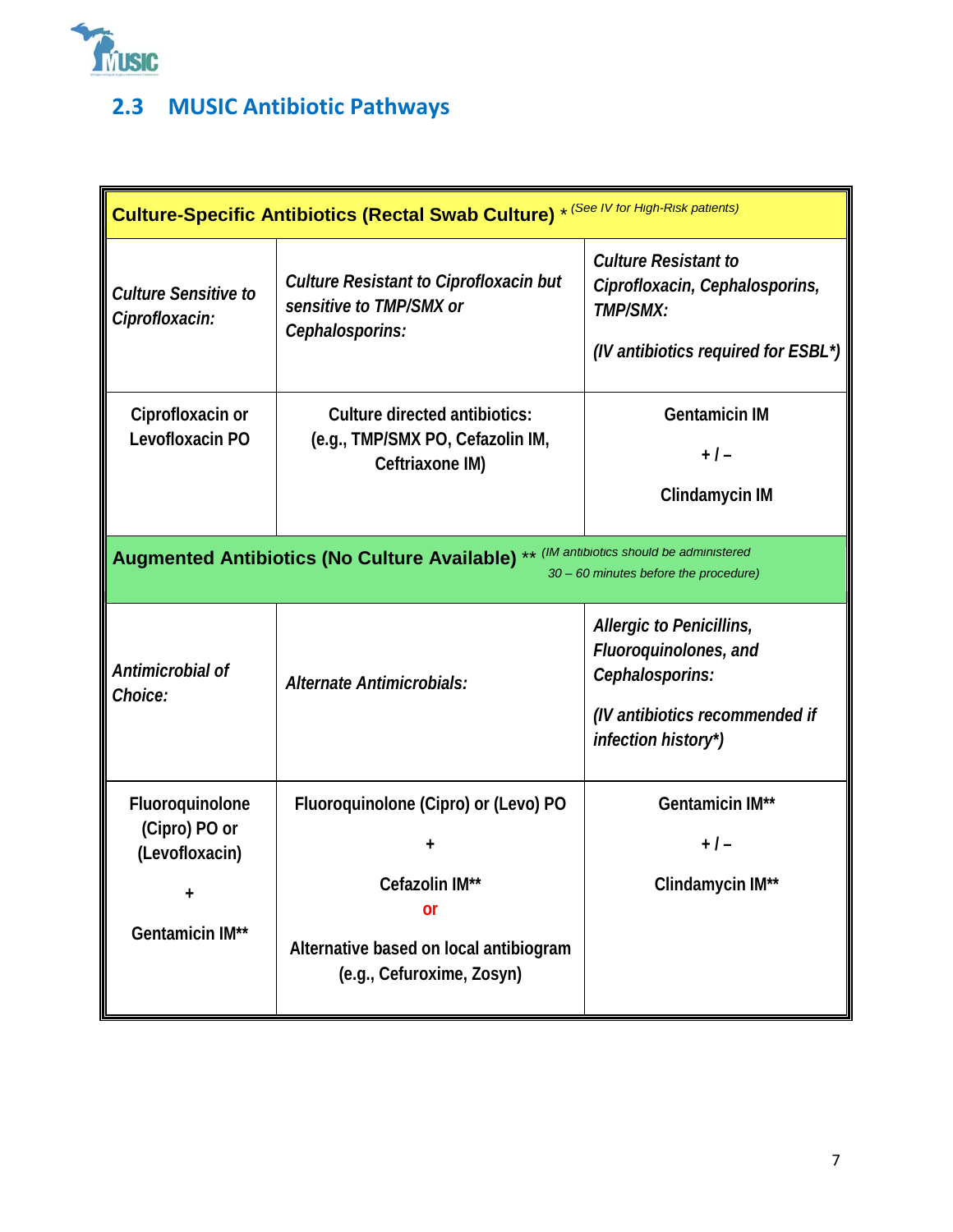

#### **Medication Dosing Guidelines:**

|                                   | Ciprofloxacin: (500mg tablet)<br>1 tablet PO at least one hour before biopsy and 1 tablet PO on evening after biopsy                                                                                                                             |  |
|-----------------------------------|--------------------------------------------------------------------------------------------------------------------------------------------------------------------------------------------------------------------------------------------------|--|
| Levofloxacin: (750mg tablet)      | 1 tablet PO single dose (60 min prior)<br>If using multiple doses please consult your local hospital guidelines                                                                                                                                  |  |
| TMP/SMX:                          | (Double-strength tablet)<br>1 tablet PO at least one hour before biopsy and 1 tablet PO on evening after biopsy                                                                                                                                  |  |
| Cefazolin:<br>(Kefzol)            | (1gm vial; dilute in 2.5mL of sterile water = 3mL solution) WEIGHT BASED PROTOCOL<br>1gm (3mL) IM for patients < 80kg<br>2gm (3mL x2) IM for patients $> 80$ kg - NOTE: 2 separate injections, 1gm each<br>Peak serum concentration at 1-2 hours |  |
| <b>Ceftriaxone:</b><br>(Rocephin) | (1gm vial; dilute in 2.1mL of sterile water or $NS = 2.9mL$ solution)<br>1gm (2.9mL) IM, single injection - NOTE: Peak serum concentrations at 1-2 hours                                                                                         |  |
| Gentamicin:                       | (40mg/mL premixed vial)<br>120-160mg (3-4mL) IM, single injection - NOTE: Peak serum concentrations at 30-<br>60 minutes                                                                                                                         |  |
|                                   | Clindamycin: (150mg/mL premixed vial)<br>600mg (4mL) IM, single injection - <b>NOTE:</b><br>DO NOT EXCEED 600mg IM<br>Peak serum concentrations at 1-3 hours                                                                                     |  |

**IM antibiotics should be administered 30-60 minutes before the procedure.** 

**NOTE: It is recommended that the duration of therapy for all prophylaxis regimens be ≤ 24 hours.**

**† - When used alone, oral cephalosporins are not recommended by the AUA or SCIP guidelines due to the lack of research available on the pharmacokinetics and soft-tissue penetration.** 

#### **\* IV Administration for High Risk Patients:**

The following patients are classified as High Risk an alternate antibiotic regimen. **NOTE: For IV antibiotics, the prostate biopsy must begin less than 60 min after starting the infusion.**

 Extended spectrum beta-lactamase (**ESBL**) bacteria identified on rectal swab. History of biopsy-related infection from a resistant organism. History of prostatitis (i.e., unresponsive to fluoroquinolones or received multiple courses of fluoroquinolones).

| Gentamicin: | (Premixed in saline OR dilute using $40$ mg/mL vials <sup><math>\dagger</math></sup> ) WEIGHT BASED<br>PROTOCOL |
|-------------|-----------------------------------------------------------------------------------------------------------------|
|             | 2mg/kg with maximum dose of 300mg IV                                                                            |
|             | $‡$ If using 40mg/mL vials dilute in 50-200mL of normal saline (conc. 1-1.6                                     |
|             | mq/mL)                                                                                                          |
|             | and infuse over 30-120 min                                                                                      |
| Fosfomycin: | 3Gm PO the night before the procedure                                                                           |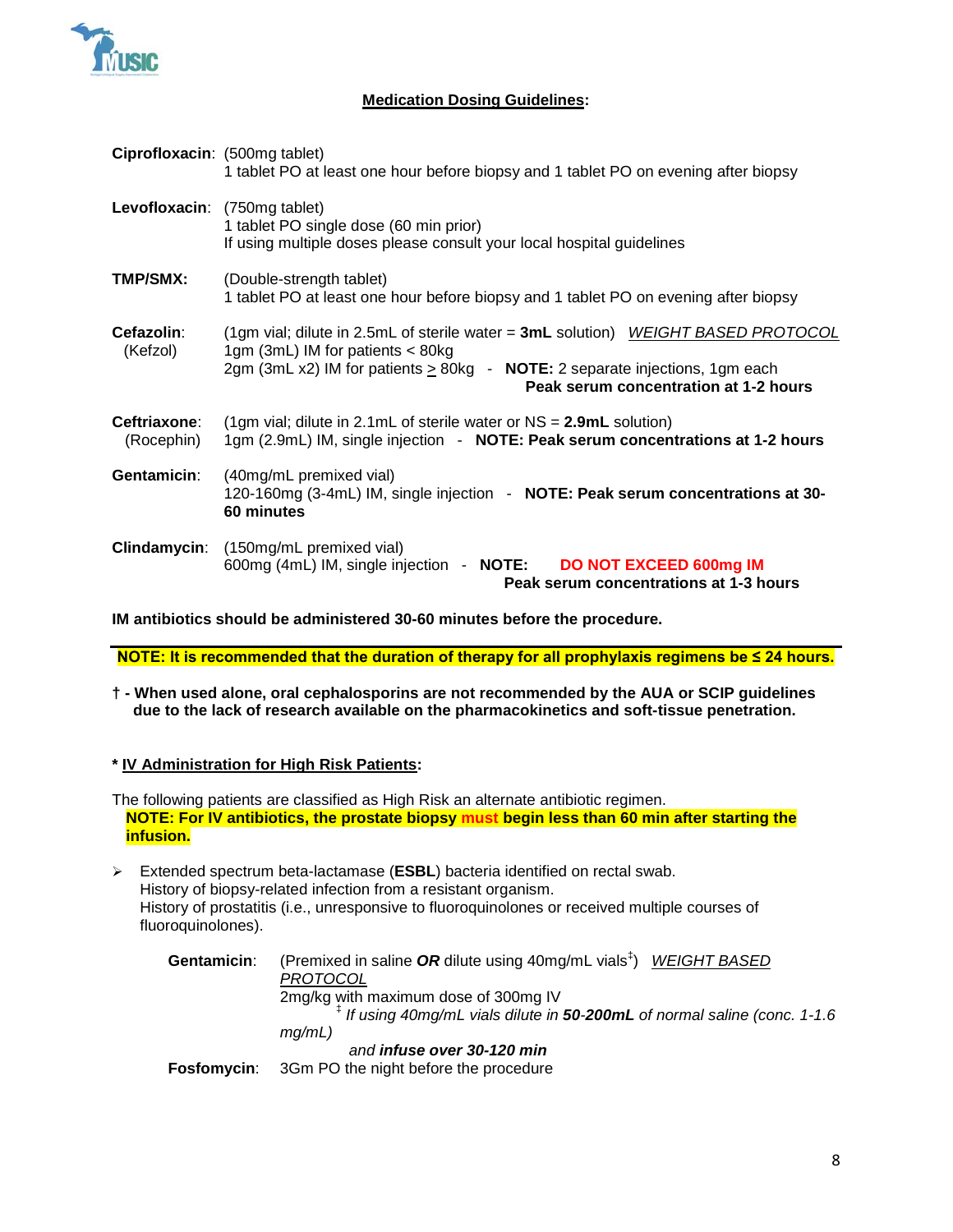

### **3 Needle disinfectant technique during prostate biopsy**

Disinfectants that can be used to inoculate the prostate biopsy needle during prostate biopsy include formalin and alcohol. Recent work from the Atlanta Veterans Affairs Medical Center has

shown that the use of formalin disinfection (10% formaldehyde) used to disinfect the needle tip after each biopsy core during prostate biopsy was associated with a significantly lower sepsis rate.

In order to determine the effectiveness of a biopsy needle disinfectant technique in reducing infection following prostate biopsy, MUSIC assessed all practices to determine whether they used disinfectants as part of their routine



Figure 4: Prostate biopsy infectious hospitalization rates according to utilization of MUSIC antibiotic pathway and needle disinfectant technique.

prostate biopsy process. In a total of 17 MUSIC practices, needle disinfection was used by 40%. Of a total of 66 urologists, 61 were identified as users of a formalin disinfectant technique.

#### **3.1 Benefit of needle disinfectant**

When we analyzed hospitalization rates for infection after prostate biopsy for all patients in the registry (up to April 2015), the highest hospitalization rate was for those patients undergoing a biopsy without needle disinfectant prior to the intervention of the antibiotic MUSIC pathways (1.28%). The lowest hospitalization rates were seen in patients undergoing a culture directed

antibiotic pathway (0.33%). Patients undergoing an augmented pathway without formalin had a hospitalization rate of 0.71% while patients undergoing an augmented pathway with the use of a needle disinfectant had a hospitalization rate of 0.59% (**Fig. 4**).

#### **3.2 Formalin disinfectant**



 $P = 0.019$ 

In >16,000 prostate biopsies in MUSIC performed up to April 2015, use of a disinfectant during Figure 5: Infection related hospitalization rates for patients undergoing prostate biopsy when using no disinfectant vs needle disinfectant technique.

prostate biopsy (either 10% formalin or 70% alcohol) was associated with a hospitalization rate of 0.54%, compared to 0.92%, when no disinfectant was used (**Fig. 5**).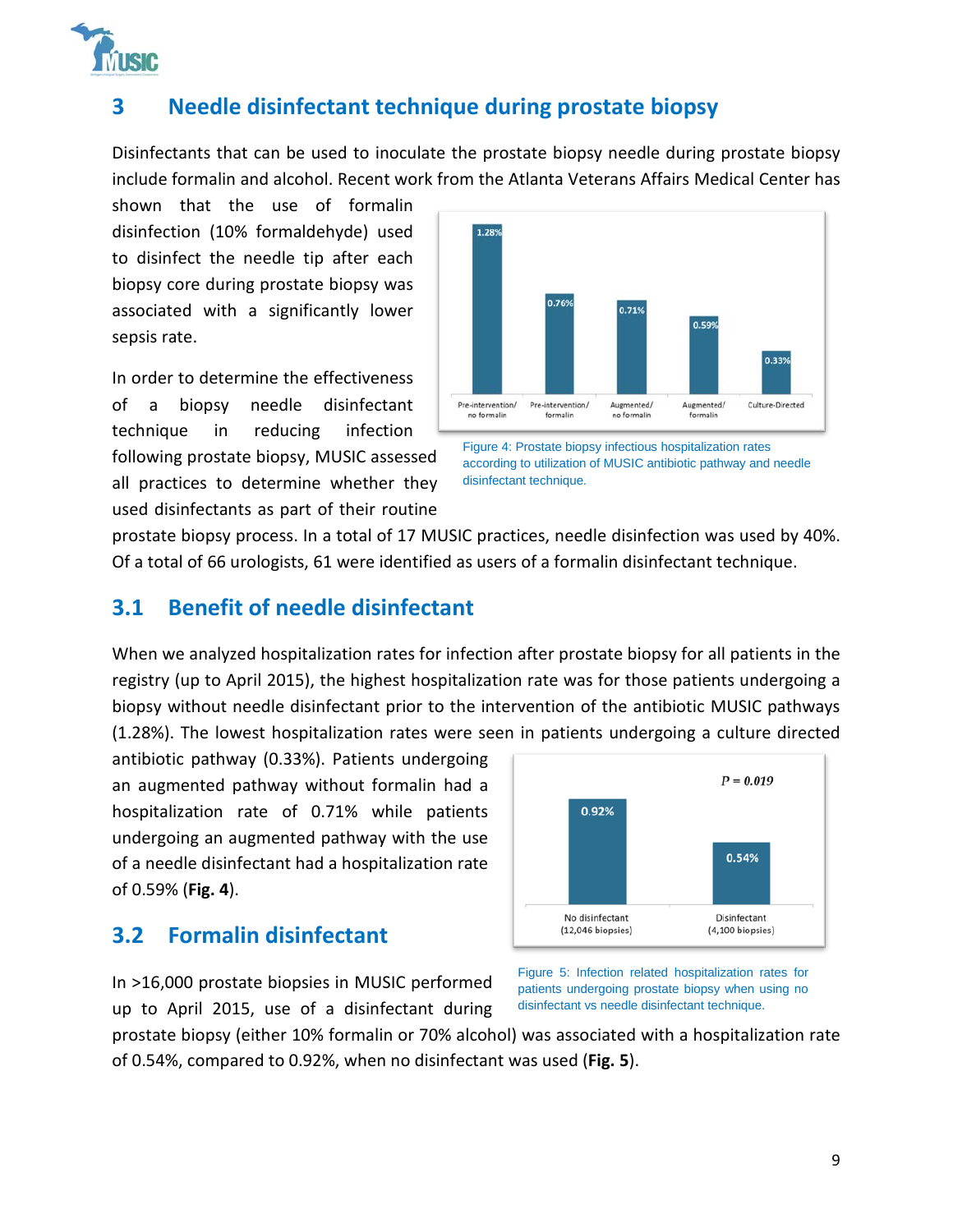

When we assessed hospitalization rates before and after the implementation of the MUSIC antibiotic pathways (intervention), the use of formalin as a needle disinfectant was associated with decreases in hospitalization rates – both before and after the intervention phase. **Hospitalization rates for practices using formalin technique before the implementation of the MUSIC antibiotic pathway was 0.76%, while after implementation it was 0.56%** (**Fig. 6**).



|                         | <b>Formalin</b><br>disinfectant | <b>Alcohol</b><br>disinfectant | No-<br>disinfectant |
|-------------------------|---------------------------------|--------------------------------|---------------------|
| Number of<br>biopsies   | 3,702                           | 398                            | 12.046              |
| Hospitalization<br>Rate | 0.59%                           | $0\%$                          | 0.92%               |

Table 1. Biopsy-related infectious hospitalization rates for patients undergoing a formalin or alcohol disinfectant technique.



Figure 6: Prostate biopsy infectious hospitalization rates before (pre) and after (post) intervention of MUSIC antibiotic pathways according to use of formalin needle disinfectant technique.

MUSIC data has shown that the use of alcohol (70%) with its rapid bactericidal properties could be similar to formalin in its protective abilities to prevent infectious complications (**Table 1**). A single MUSIC practice with a diverse population has used alcohol routinely with no infectious hospitalizations recorded in the registry after more than 400 biopsies to date. In combination with the MUSIC antibiotic pathway **the use of alcohol as a needle disinfectant can be considered an alternative to formalin**.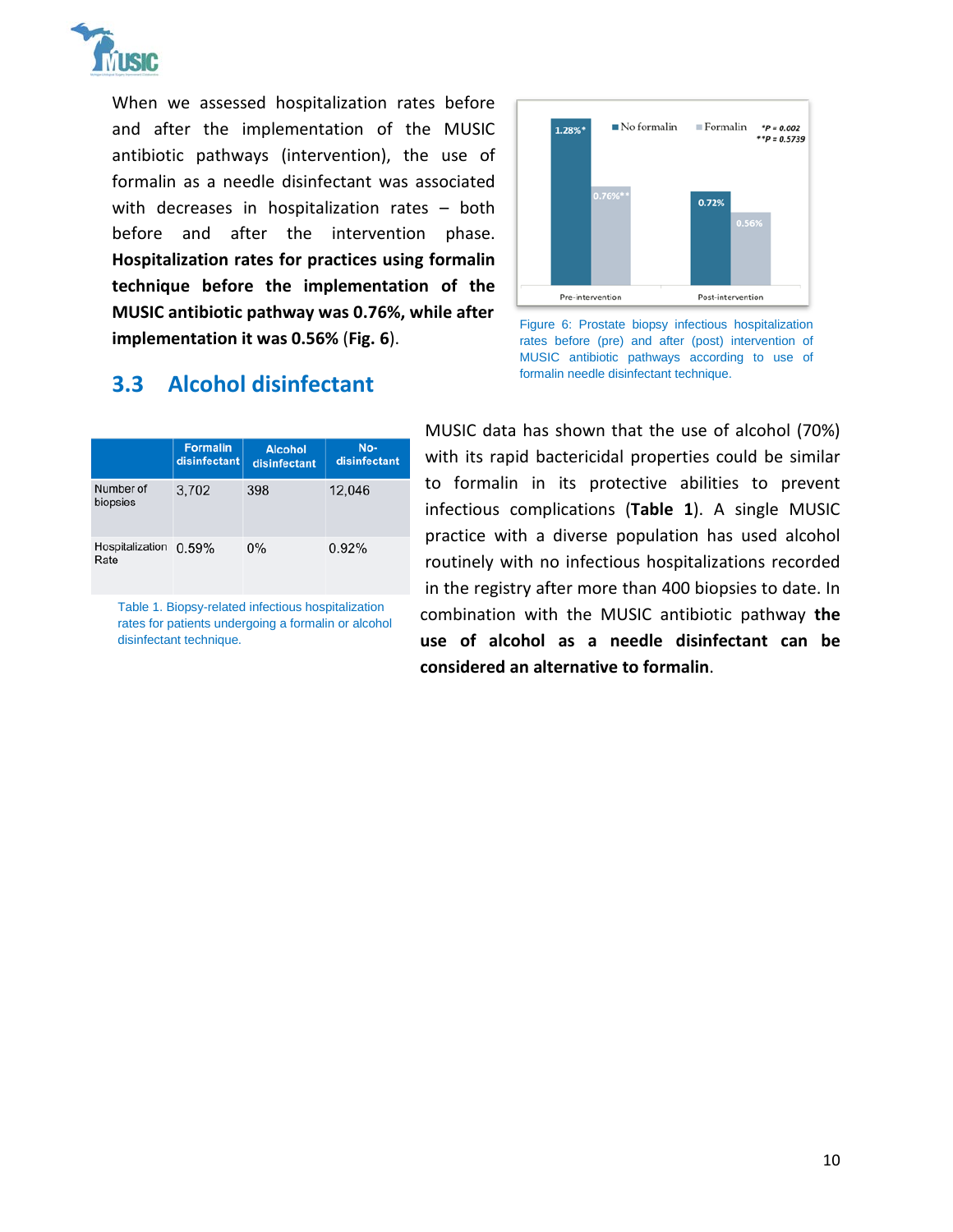

#### **3.4 Formalin technique**

This technique utilizes formalin to soak the tip of the biopsy needle when removing the prostate core. It is performed by swirling the end of the biopsy needle, with its outer sheath retracted, into 10% formalin (**Fig. 7B**). This dislodges the biopsy core into the specimen bottle while the formalin disinfects the end of the needle. Formalin has bactericidal properties: it destroys bacterial fimbriae and pili and inhibits protein synthesis resulting in bacterial death. It has excellent disinfectant properties against most pathogens including E. Coli. Since the formalin method targets bacteria ex vivo, its use does not promote bacterial resistance.



Figure 7A: The prostate biopsy core is removed on a blue sponge.



Figure 7B: The biopsy needle is immersed 3 cm into formalin.



Figure 7C: The prostate biopsy is placed into the pathology specimen kit in its corresponding location.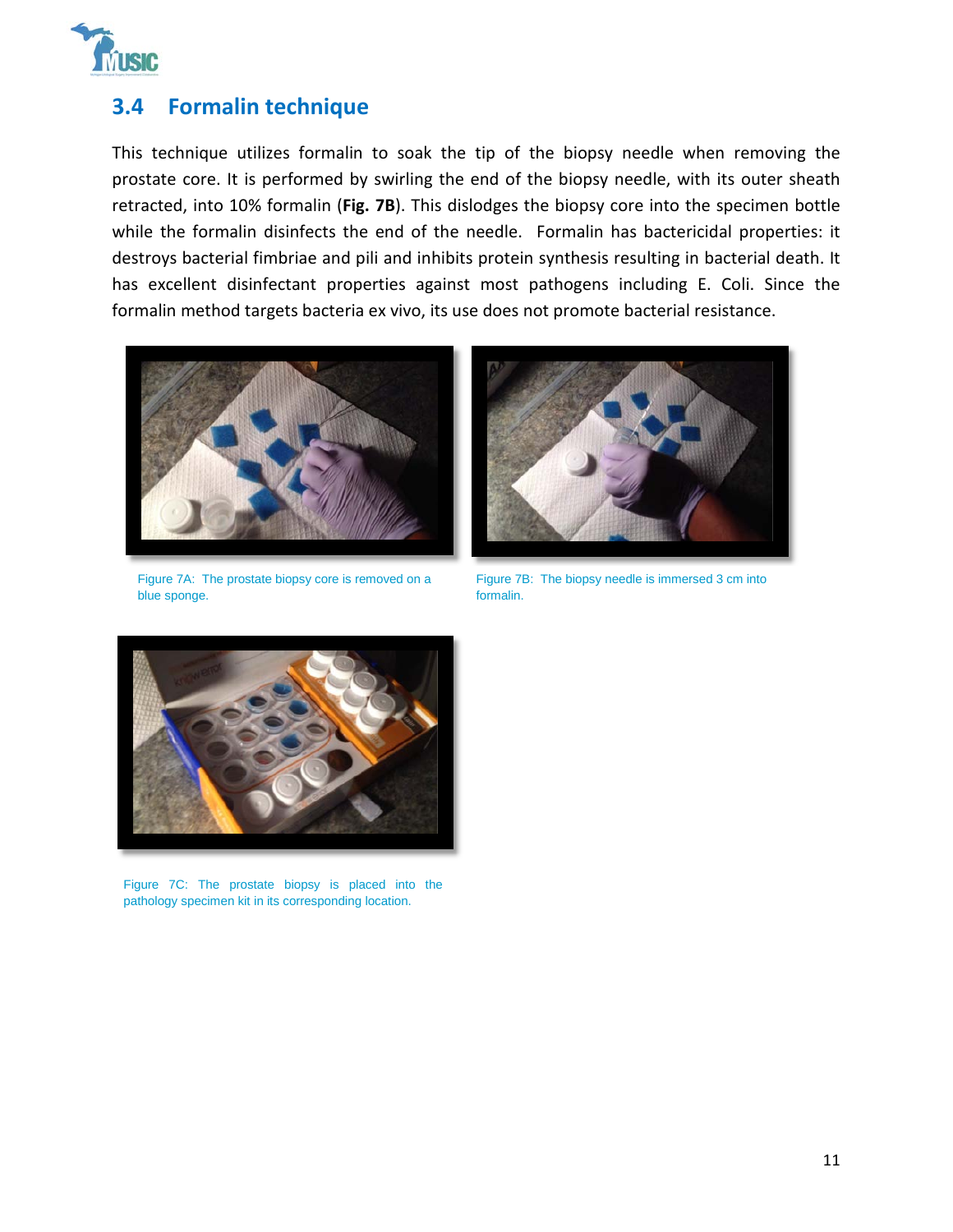

### **3.5 Formalin (with saline) rinse technique**

Any concern regarding potential harm from using formalin is theoretical. In the study from the VA Atlanta, the volume of formalin on the biopsy needle was measured and found to be less than a third of the safe daily exposure level of formalin. For those concerned with using formalin on the biopsy needle, there is an option to supplement the technique with saline (**Fig. 8**). In this method, once the needle core is removed in the formalin, the biopsy needle is placed in a separate container of normal saline and swirled to remove any excess formalin that may be on the needle. In this technique any excess formalin on the needle is removed before introducing it into the prostate.



Figure 8A: Formalin with saline rinse technique. The needle core is removed in a container filled with formalin solution.



Figure 8 B: The biopsy needle is immediately rinsed in a saline solution before reintroducing the needle to obtain the next core.

### **3.6 Alcohol technique**

An alternative needle disinfectant is to use 70% alcohol. In this method, alcohol solution is used to soak a non-adherent paper where the needle core tissue will be placed. The prostate needle core is removed on to the paper, and the needle tip wiped on the alcohol soaked paper in a manner that removes the core and also expose the needle tip to the alcohol solution (**Fig. 9**).



Figure 9: Alcohol needle disinfectant technique. The non-adherent paper is soaked in 70% alcohol solution (left image), and the biopsy needle tip is wiped on the paper (right image), removing the core tissue and exposing the needle to alcohol.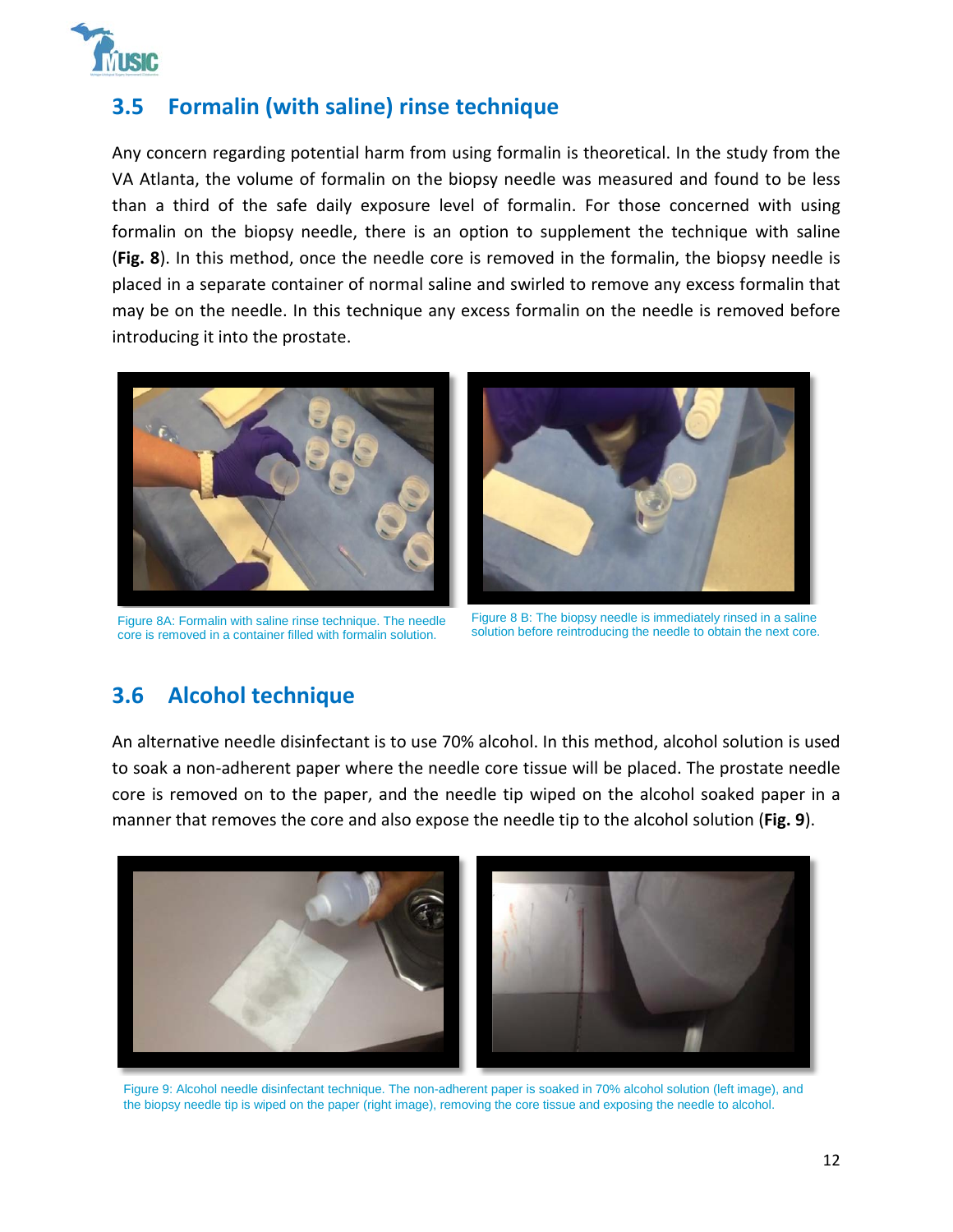

### **3.7 Is using formalin carcinogenic?**

The maximum exposure to formaldehyde in a transrectal prostate biopsy needle is under the daily level allowed by the Environmental Protection Agency (less than 0.2 mg/kg). In a bench study done by Muta and colleagues, the measured total volume of formaldehyde on the needle tip was 3.9 mg after a 12-core prostate needle biopsy. This amount is less than a third of the safe daily exposure level. The exposure is even lower considering that most of the formalin gets drained off within the needle guide, condom or rectum before the needle enters the prostate. If this exposure is a concern for your practice, using the formalin/saline method is a reasonable alternative as this will further decrease the exposure of formalin. Another option is to use alcohol as a needle disinfectant.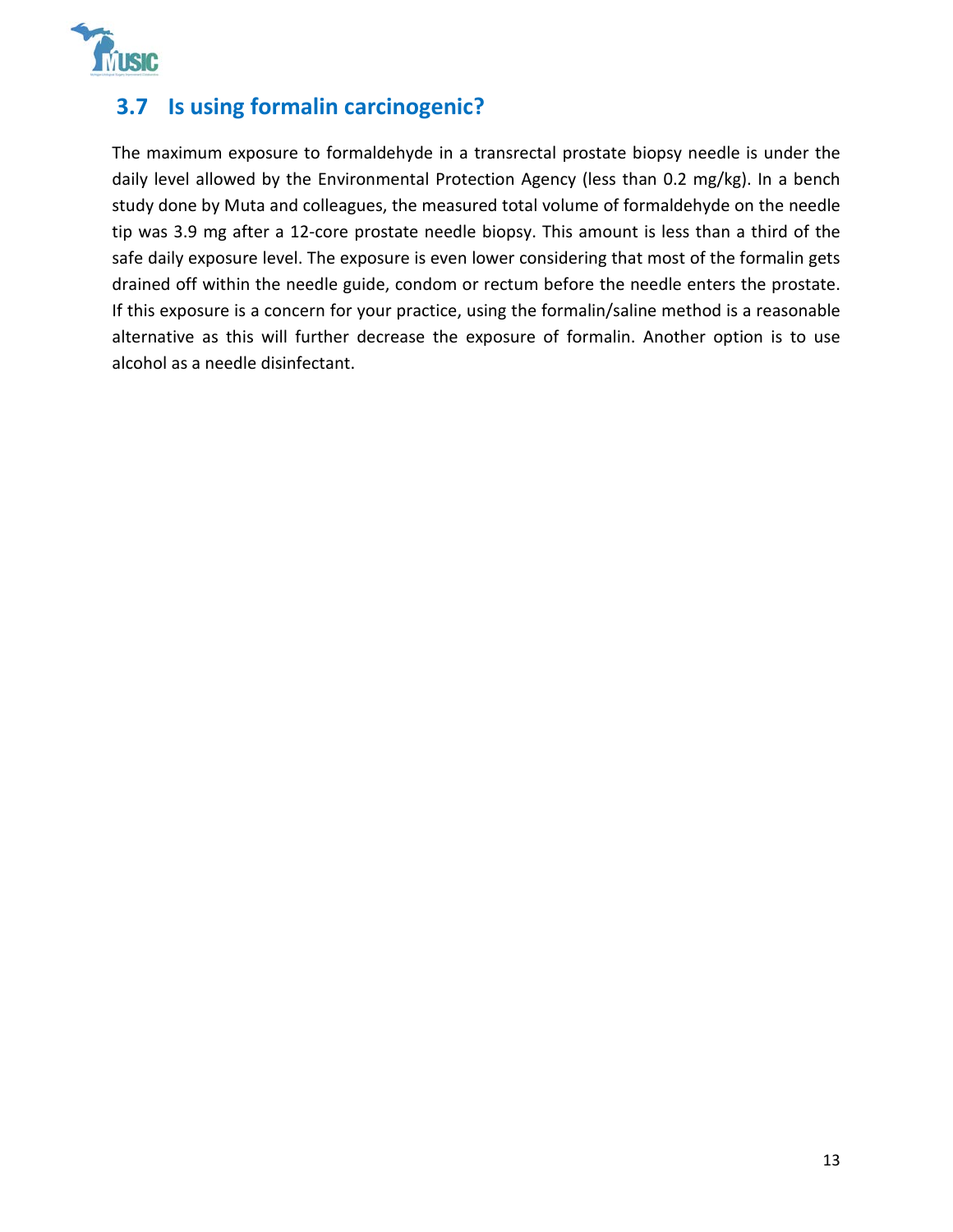

### **Urinalysis prior to prostate biopsy**

The use of urinalysis (urine dipstick) to determine the likelihood of urinary tract infection prior to prostate biopsy is widely practiced. However, little clinical evidence is available that demonstrates the benefit of urinalysis prior to prostate biopsy in reducing infection related complications. One reason for this may be that it could be considered poor quality care to proceed to prostate biopsy in patients with a positive urinalysis.

One prior study by Horcajada et al. (2009) [demonstrated a reduction in bacteremia from 4.4% to 0.9% after implementing a clinical protocol that included the use of urine dipstick prior to prostate biopsy as well a change in the antibiotic prophylaxis. In this study, 17.2% of biopsies were rescheduled due to a positive urine dipstick performed on the day of biopsy.]

Despite the lack evidence, it is reasonable that patients with suspected urinary tract infection should not undergo an invasive procedure such as prostate biopsy. While no current guidelines regarding this scope of practice are currently available, **MUSIC recommends that patients undergoing prostate biopsy should have had a urinalysis performed at least four weeks prior to their prostate biopsy**. Patients with a positive (i.e. nitrite positive) or suspicious urinalysis (i.e. presence of white blood cells) should be screened for symptoms, and considered for a delay in their prostate biopsy until urine cultures determine the presence of bacteriuria.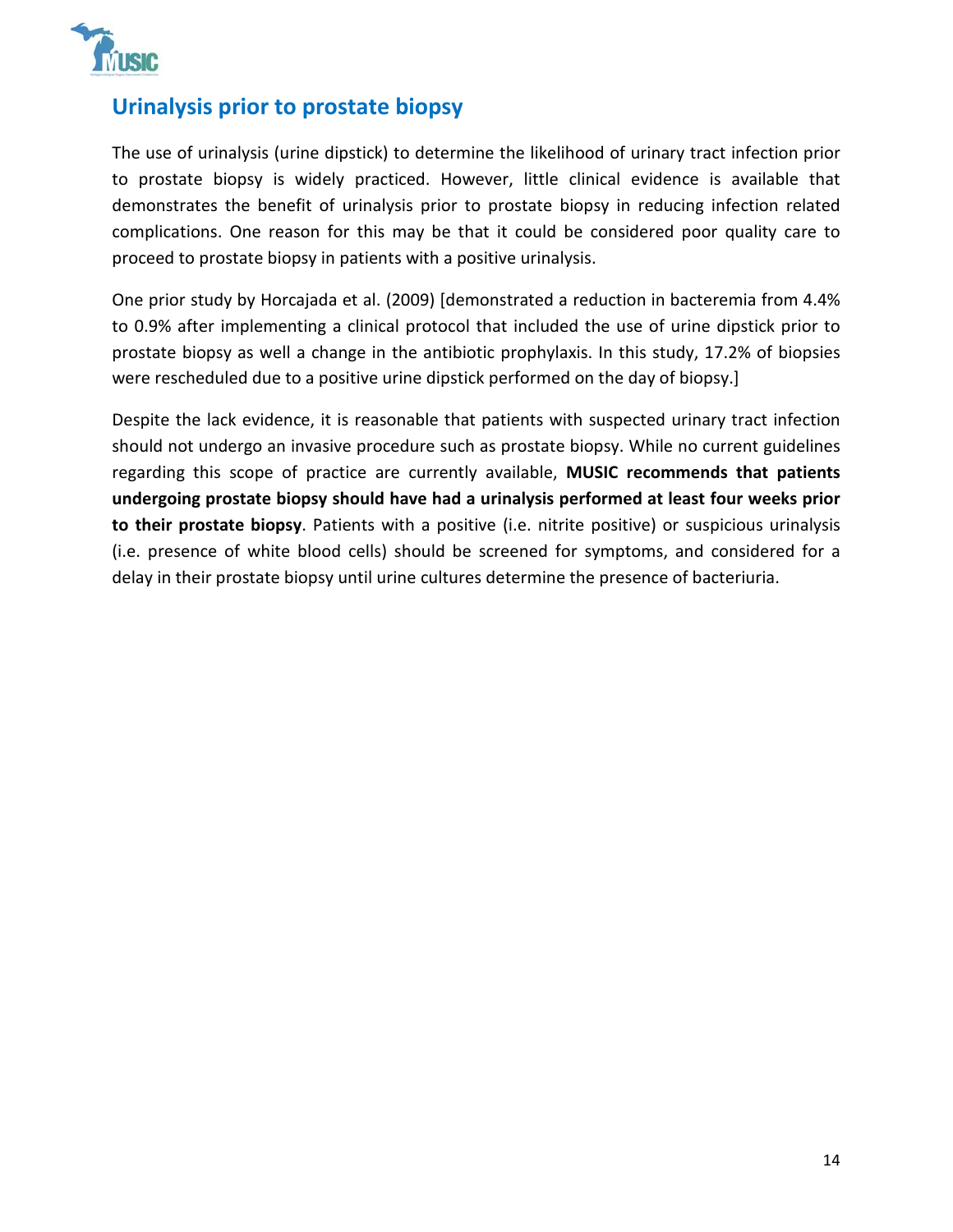

## **MUSIC Prostate Biopsy Checklist**

|    |    | <b>PROSTATE BIOPSY DATE: ____/____/__________</b>                                                          |        |        |    |     |
|----|----|------------------------------------------------------------------------------------------------------------|--------|--------|----|-----|
|    |    |                                                                                                            |        | YES    | ΝO | N/A |
| 1. |    | Was a swab performed prior to the prostate biopsy?                                                         |        | □      | П  |     |
|    |    | a. If yes, were culture and sensitivity results available at the time of the biopsy?                       |        | □      | □  | □   |
|    |    | i. If yes, will the patient be receiving culture-specific (i.e., tailored) antibiotic prophylaxis?         |        | $\Box$ | П  | П   |
|    |    | b. If no to any of the above questions, will the patient receive augmented antibiotics?                    |        | □      | □  | п   |
|    |    | NOTE: If the answer to all 3 questions is "No",                                                            |        |        |    |     |
|    |    | then STOP, DO NOT PROCEED with biopsy & ALERT the treating physician.                                      |        |        |    |     |
| 2. |    | Does the patient have diabetes that requires medication for blood sugar control?                           |        | П      | П  |     |
| 3. |    | Does the patient or a family member work in a hospital, nursing home or health care facility?              |        | П      | П  |     |
| 4. |    | Did the patient receive treatment with antibiotics within 6 months of this biopsy                          |        |        |    |     |
|    |    | (not including antibiotics prescribed for this biopsy)?                                                    |        | П      | П  |     |
| 5. |    | Did the patient travel internationally within 6 months of this biopsy?                                     |        | ⊓      | П  |     |
| 6. |    | Has the patient ever had to have a prostate biopsy prior to the current procedure?                         |        | П      | П  |     |
|    |    | a. If yes, did he develop an infection related to the biopsy?                                              |        | П      | П  | □   |
| 7. |    | Does the patient currently take any blood thinners (e.g., Aspirin, Coumadin, Plavix, etc.)?                |        | П      | П  |     |
|    |    | a. If yes, have they been stopped and/or does the patient have a peri-procedure management plan? $\square$ |        |        | П  | □   |
| 8. |    | Is the patient currently taking any immunosuppressant medications?                                         |        | □      | П  |     |
|    |    | (e.g., steroids, methotrexate, organ transplant meds, HIV/AIDS meds, etc.)                                 |        |        |    |     |
| 9. |    | What is the indication for today's prostate biopsy (check all that apply):                                 |        |        |    |     |
|    | a. | <b>Elevated PSA</b>                                                                                        | П      |        |    |     |
|    | b. | <b>Abnormal PSA velocity</b>                                                                               | П      |        |    |     |
|    | c. | <b>Abnormal % Free PSA</b>                                                                                 | П      |        |    |     |
|    | d. | <b>Abnormal DRE</b>                                                                                        | П      |        |    |     |
|    | e. | Positive family history                                                                                    | □      |        |    |     |
|    | f. | Abnormal biomarker (e.g., PCA3)                                                                            | П      |        |    |     |
|    | g. | Pathology risk factor on prior biopsy (e.g., HG PIN, ASAP) $\Box$                                          |        |        |    |     |
|    | h. | Active surveillance follow-up                                                                              | □      |        |    |     |
|    | i. | Other                                                                                                      | $\Box$ |        |    |     |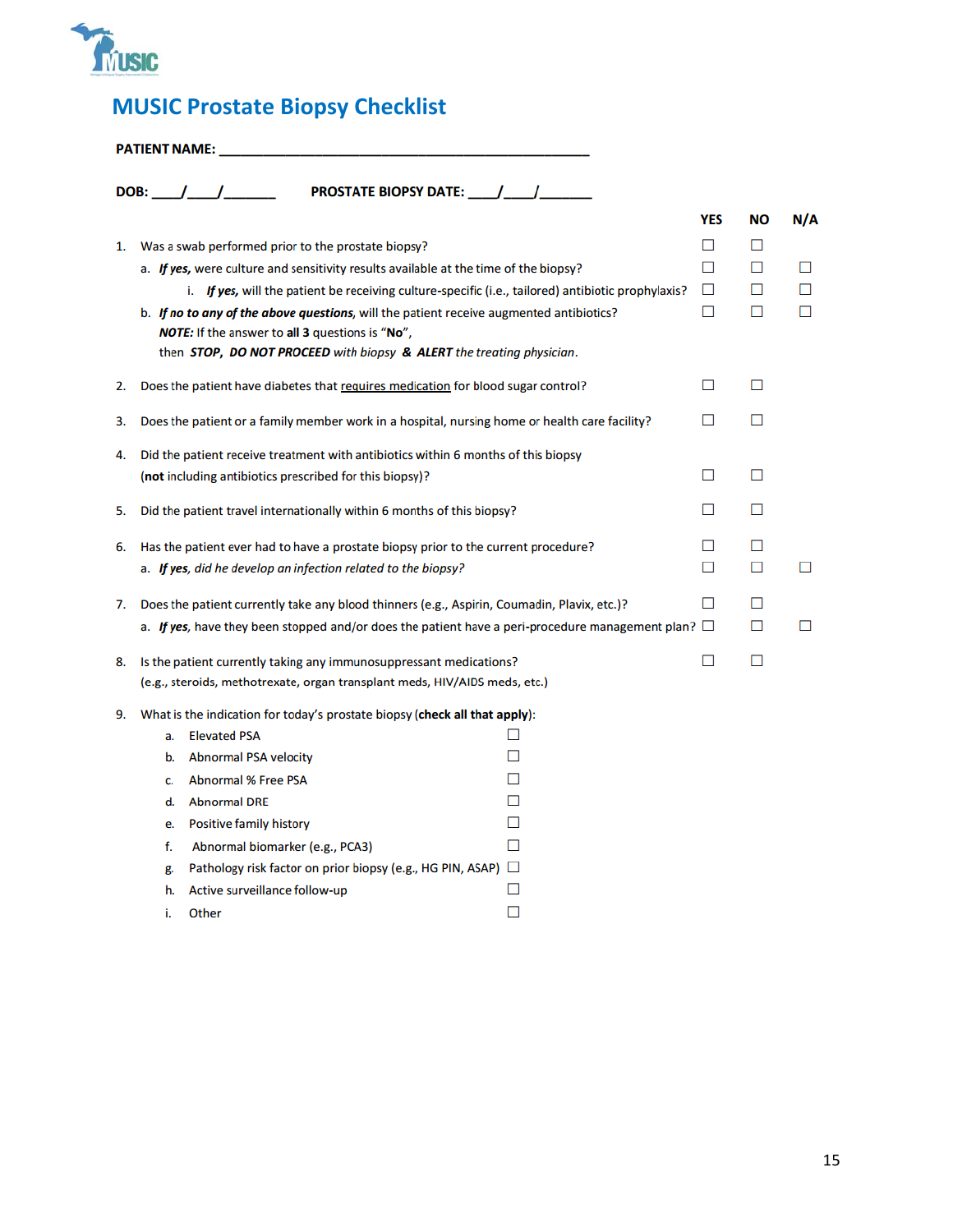

### **Prostate Biopsy Bundle Assessment**

| <b>MUSIC Prostate Biopsy Infection Bundle</b> |                           |  |
|-----------------------------------------------|---------------------------|--|
| Urinalysis                                    |                           |  |
|                                               | $\times$                  |  |
| MUSIC antibiotic pathway                      |                           |  |
|                                               | $\boldsymbol{\mathsf{x}}$ |  |
| Needle disinfectant technique                 |                           |  |
|                                               | $\overline{\mathsf{x}}$   |  |
| MUSIC prostate biopsy checklist               |                           |  |
|                                               |                           |  |

In summary, MUSIC will be measuring the adherence of practices to the following care measures that constitute the prostate biopsy infection bundle:

- **Urinalysis** performed within two weeks of the prostate biopsy
- **MUSIC antibiotic pathways,** including the option to use *levofloxacin* for fluroroquinolone prophylaxis in patients undergoing augmented approach
- **Formalin, formalin/saline, or alcohol needle disinfectant** during prostate biopsy
- Completion of the **MUSIC biopsy checklist**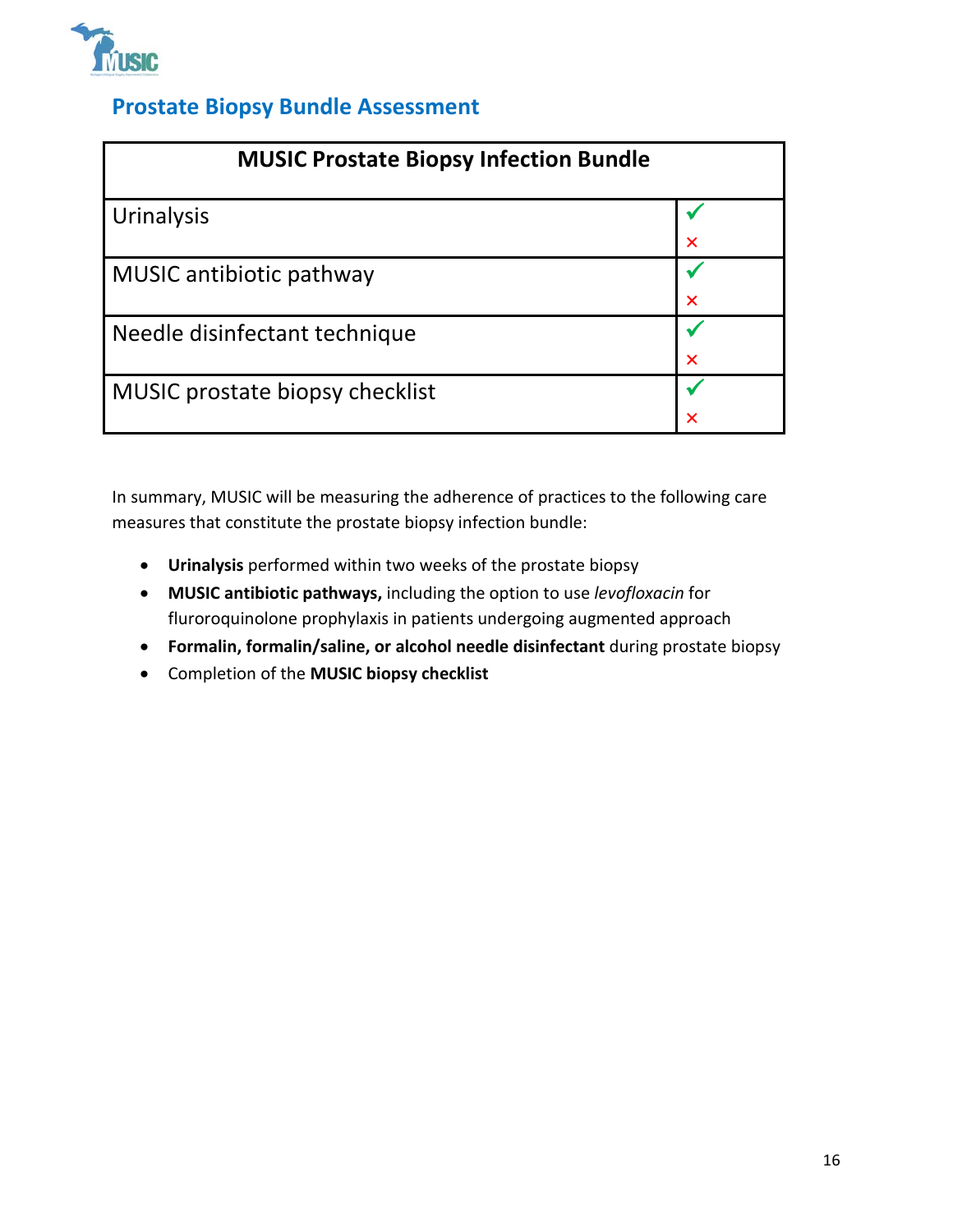

## **1. Does formalin affect the quality of pathology reports?**

Expert opinion from two uro-pathologists in Michigan who have been assessing prostate biopsies by urologists that use a formalin needle disinfectant technique, is that they have not noticed any difference in the quality of the core or changes in their ability to report pathology.

#### **2. Is alcohol better than formalin?**

At the moment, there is no published literature that shows benefit of using alcohol as a needle disinfectant for reducing the rate of sepsis after prostate biopsy. In contrast, formalin needle disinfection has been shown to significantly reduce sepsis rates following prostate biopsy at the VA Atlanta (Muta et al, 2013). The majority of MUSIC urologists practicing a needle disinfectant technique use formalin, and MUSIC data has shown a significant decrease in the infectious hospitalization rate following prostate biopsy in practices utilizing this method. Alcohol needle disinfectant has also been shown to have very low rates of infectious hospitalization in one MUSIC practice but this has not been validated at any other practices to date. This is something we plan to monitor and assess, in those practices that wish to adopt an alcohol disinfectant technique.

#### **3. Is a disposable needle guide helpful for reducing infection?**

We assessed the use of disposable needle guides in MUSIC and their influence on sepsis complications. When we surveyed 61 urologists, we found that 25 used disposable needle guides. We found no differences in infectious hospitalization rates in those urologists using disposable needle guides compared to those using re-usable guides. The AUA recommends both options as reasonable practice for prostate biopsy, but if reusable guides are used, it is important that appropriate sterile cleaning procedures are followed.

#### **4. Is this an easy technique to adopt in my practice?**

If using a formalin technique, when dipping the needle in the formalin container, the needle core tissue does not always come out of the needle immediately. It may require some manipulation with the needle against the container to expel the core into the pot. This step might need some practice, but those practices who have adopted this technique have had no difficulties thereafter. An alternative option to the formalin technique is to wipe the needle core on an alcohol soaked paper, and perform the alcohol technique.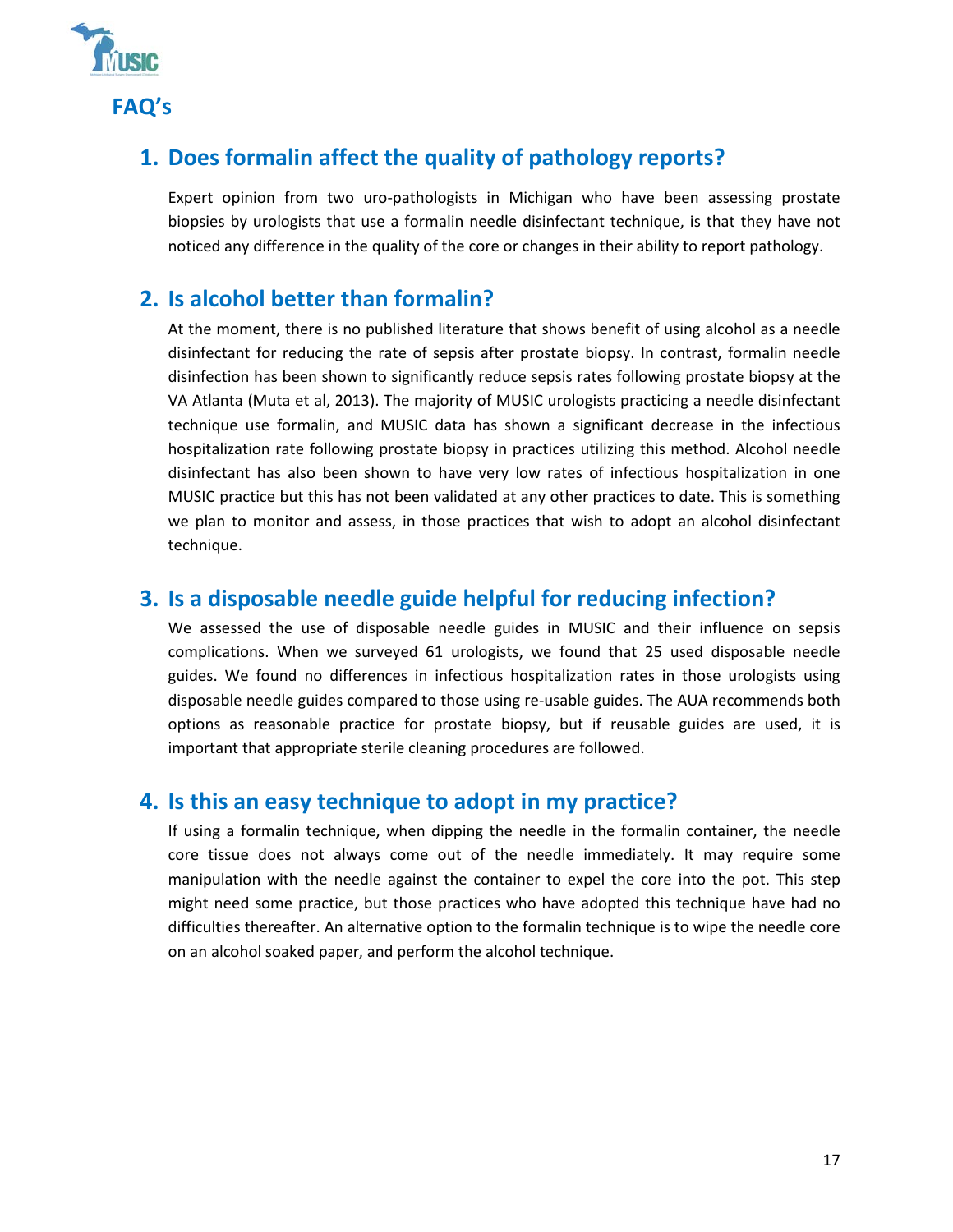

**Repeat Prostate Biopsy**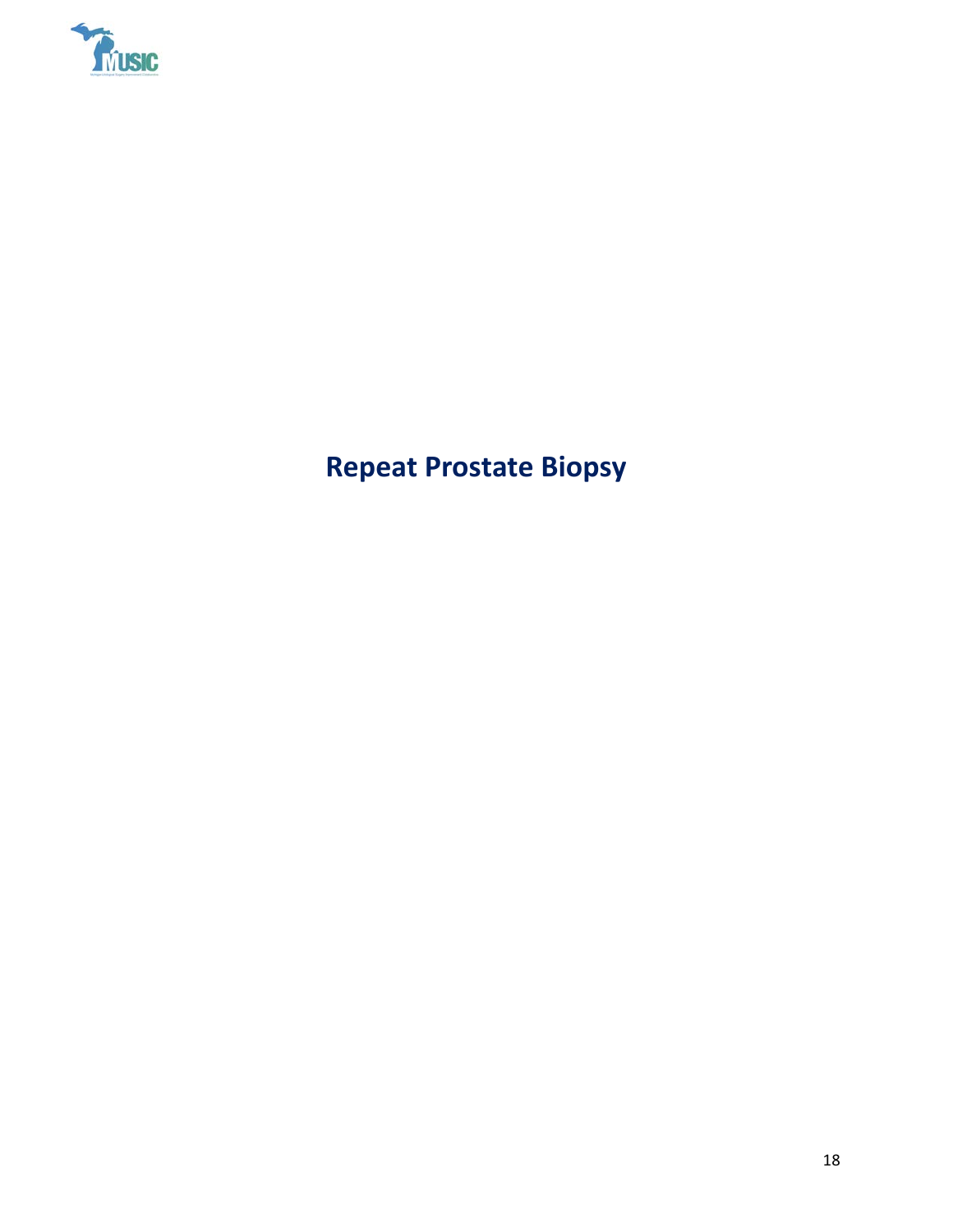

# **Repeat Prostate Biopsy**

The Michigan Urological Surgery Improvement Collaborative has been analyzing the collaborative use of repeat prostate biopsy in patients where the first biopsy demonstrated premalignant pathology. Premalignant pathology includes multicore high-grade prostatic intraepithelial neoplasia (HGPIN), atypical small acinar proliferation (ASAP) or a combination of both.

#### **1. Current guidelines on repeat biopsy**

**The National Comprehensive Cancer Network (NCCN) recommends that patients with multifocal HGPIN and/or ASAP diagnosed after an initial biopsy undergo a repeat biopsy within 6 months.** This repeat biopsy should focus on collecting samples from the area demonstrating the premalignant pathology and the adjacent areas. If no cancer is found after repeat biopsy, the NCCN panel recommends close monitoring with annual digital rectal examination and PSA tests.

#### **2. Repeat biopsy practice in MUSIC**

MUSIC analyzed the use of repeat biopsy within from March 2012 to September 2014. This analysis included 29 practices, with 364 patients diagnosed with premalignant pathology (multicore HGPIN and/or ASAP). **Of these 364 patients, only 30% underwent a repeat biopsy** (**Table 2**).

Table 2. MUSIC repeat biopsy practice in patients diagnosed with premalignant pathology after first biopsy.

|                                       | Repeat   | No repeat |
|---------------------------------------|----------|-----------|
| <b>Multiple cores</b><br><b>HGPIN</b> | 26 (17%) | 131 (83%) |
| <b>ASAP</b>                           | 41 (38%) | 73 (62%)  |
| <b>HGPIN + ASAP</b>                   | 42 (49%) | 51 (51%)  |
| <b>Total</b>                          | 109      | 255       |

### **3. Repeat Biopsy Cancer Detection Rate in MUSIC**

MUSIC analyzed the cancer detection rate in patients who underwent a repeat biopsy after an initial biopsy demonstrated premalignant pathology (multifocal HGPIN, ASAP or multifocal HGPIN and ASAP). We found that approximately 40% of these

Figure 10: Repeat biopsy rate, overall cancer detection rate and detection of Gleason ≥7 cancer in patients after initial biopsy showed premalignant pathology.

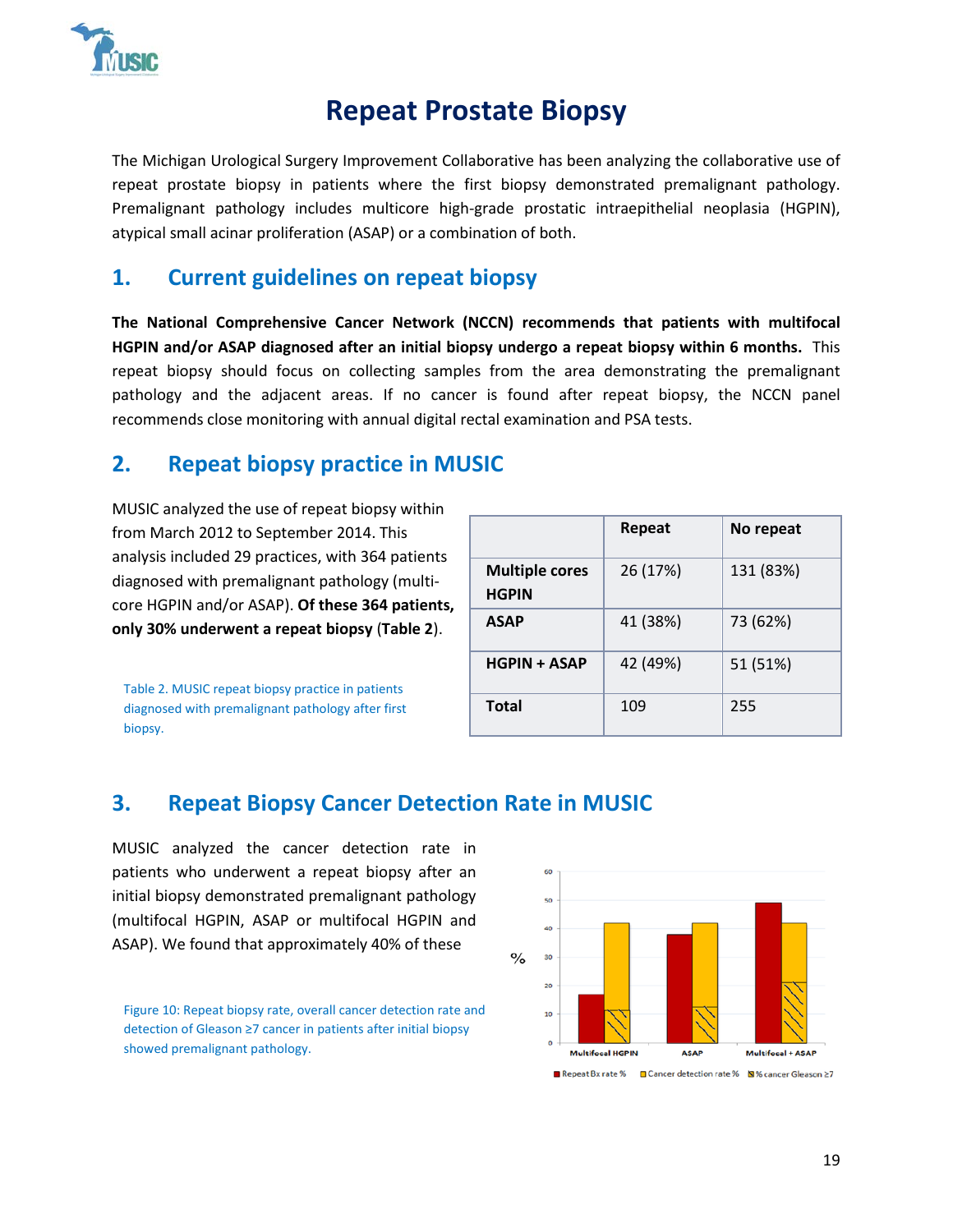

patients were diagnosed with prostate cancer after repeat biopsy. More importantly, the highest detection rate of Gleason 7 or higher cancer was found in patients with ASAP and multicore HGPIN (**Fig. 10**).

On multivariate analysis, the probability of finding cancer on repeat biopsy after the intial biopsy showed premalignant pathology varied depending on the type of pathology. Multifocal HGPIN had a cancer detection rate of 13.8% (95% CI 10-20%) while the rate of cancer detection with ASAP was much higher at 35.9% (95% CI 26-47%). **Therefore, ASAP has the highest likelihood of prostate cancer detection at the next biopsy.**



## **4. Why did patients not undergo repeat biopsy?**

Figure 11: Reasons why repeat biopsy was not performed in patients with premalignant pathology detected at their first biopsy.

Despite NCCN guidelines recommending repeat biopsy for patients with premalignant pathology, we found that a substantial proportion of patients did not undergo repeat biopsy after their first biopsy. Based on a comprehensive chart review of a random subset of patients, we found that 36% had a repeat biopsy advised but the patient did not follow up on this recommendation. A further 45% of care providers chose to monitor PSA over recommending a repeat biopsy (**Fig. 11**). Based on these findings we think a target rate of repeat biopsy at 70% is more realistic than a 100% target rate.

## **5. MUSIC target rate for repeat biopsy**

The current MUSIC rate for repeat biopsy in patients with multicore HGPIN and/or ASAP is 30%.

#### **MUSIC recommends a target rate for repeat biopsy of 70% in patients with ASAP.**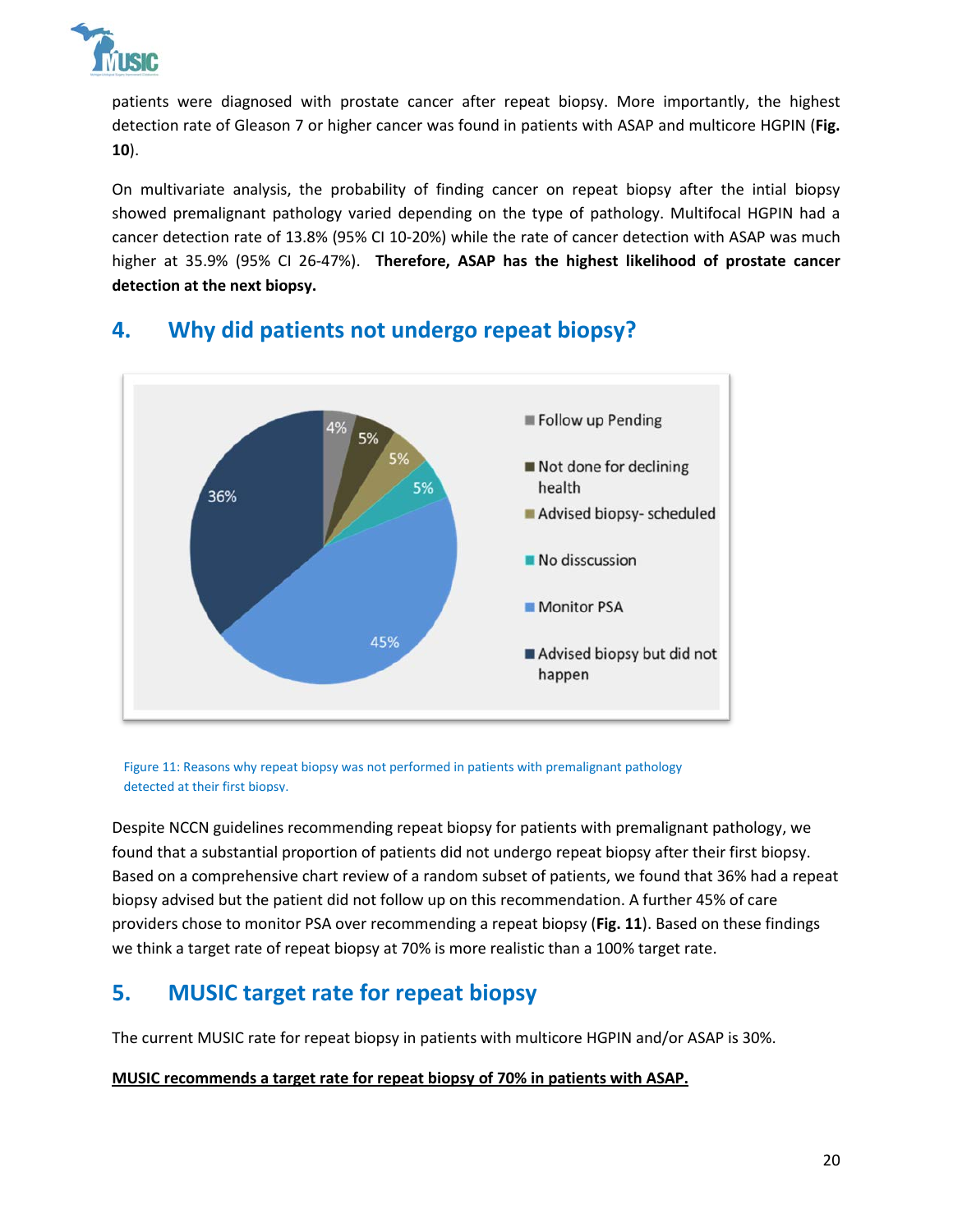

# **References**

Abraham N, Mendhiratta N, Taneja S. Patterns of Repeat Prostate Biopsy Utilization in Contemporary Clinical Practice. The Journal of Urology 2015, 193:1

Carroll P, Persons J, Andriole G, et al. NCCN Clinical Practice Guidelines on Oncology (NCCN Guidelines): Prostate Cancer Early detection. National Comprehensive Care Network 2014, v1

Dorin R, Wiener S, Harris C, et al. Prostate Atypia: Does Repeat Biopsy Detect Clinically Significant Prostate Cancer?. The Prostate 2015, 75(7):673-8

Gonzalez C, Averch, T, Boyd LA, et al. AUA/SUNA White Paper on the Incidence, Prevention and Treatment of Complications Related to Prostate Needle Biopsy. American Urological Association 2015

Horcajada J, Busto M, Grau S, et al. High Prevalence of Extended-spectrum Beta-lactamase-producing Enterobacteriaceae in Bacteremia After Transrectal Ultrasound-guided Prostate Biopsy: A Need for Changing Preventive Protocol. Urology 2009, 74: 1195

Institute for Healthcare Improvement: Improvement Stories – What is a Bundle? Available at http://www.ihi.org/resources/Pages/ImprovementStories/WhatIsaBundle.aspx. Accessed August 2015

Issa M, Al-Qassab U, Hall J, et al. Formalin Disinfection of Biopsy Needle Minimizes the Risk of Sepsis Following Prostate Biopsy. The Journal of Urology 2013, 190: 1769

Unnikrishnan R, El-Shafei A, Klein E, et al. For Single Dosing, Levofloxacin Is Superior to Ciprofloxacin When Combined with an Aminoglycoside in Preventing Severe Infections After Prostate Biopsy. Urology 2015, 85: 1241

Waits SA, Fritze D, Banerjee M, et al. Developing an argument for bundled interventions to reduce surgical site infection in colorectal surgery. Surgery 2014, 155: 602

Womble P, Dixon M, Linsell S, et al: Infection Related Hospitalizations after Prostate Biopsy in a Statewide Quality Improvement Collaborative. The Journal of Urology 2014, 191: 1787

Womble P, Linsell S, Gao Y, et al: A Statewide Intervention to Reduce Hospitalizations after Prostate Biopsy. The Journal of Urology 2015, 193: 403